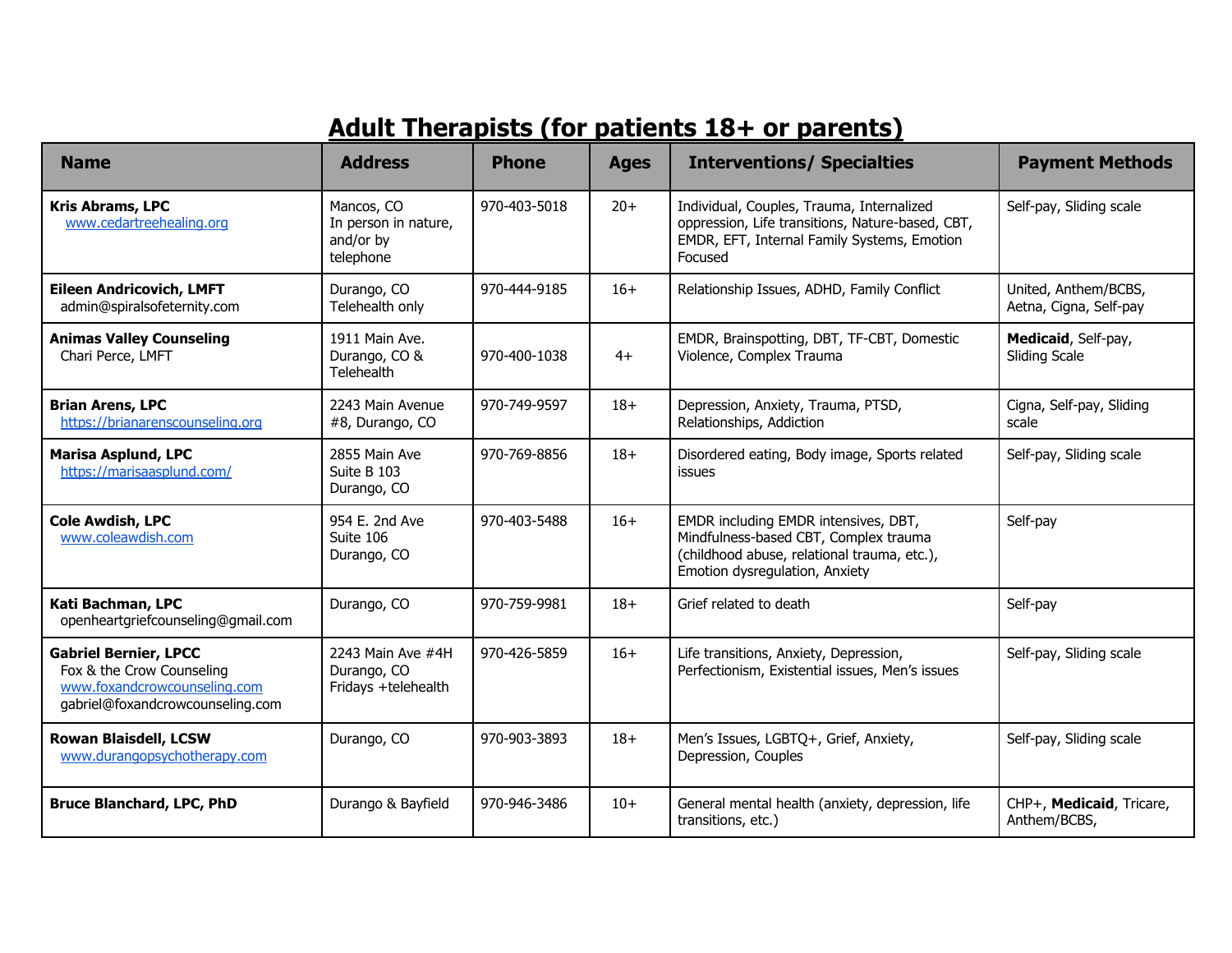|                                                                                                              |                                                                         |              |       |                                                                                                                                                                                                                                                                                                | United/UMR, Aetna and<br>Profile EAPs                                          |
|--------------------------------------------------------------------------------------------------------------|-------------------------------------------------------------------------|--------------|-------|------------------------------------------------------------------------------------------------------------------------------------------------------------------------------------------------------------------------------------------------------------------------------------------------|--------------------------------------------------------------------------------|
| <b>Amie Bryant, LCSW, CAS</b><br>http://fourcornerscounseling.com<br>amie@fourcornerscounseling.com          | 1800 E. 3rd Ave,<br>Suite 106<br>Durango, CO &<br>Telehealth            | 970-946-8004 | $18+$ | EMDR, CBT, ACT, Depression, Anxiety, Anger,<br>Addiction, Self-esteem, Stress, Relational<br>conflict, Life transition/identity work/personal<br>growth, Trauma, Support for helping<br>professionals                                                                                          | Self-pay                                                                       |
| Jeni Breezley, LPC, NCC<br>Clear Water Counseling<br>www.clearwaterdurango.com<br>jeni@clearwaterdurango.com | 2243 Main Ave, Ste<br>4H<br>Durango, CO                                 | 303-579-4104 | $17+$ | Anxiety, Depression, Relationship issues, Sexual<br>identity, Life transitions, Women's issues, Eating<br>disorders, Existential issues, ACT, Mindfulness,<br>Dreamwork, Sand tray, Jungian, Narrative                                                                                         | Self-pay, Sliding scale                                                        |
| <b>Jessaca Cassady LCSW, LAC</b><br>www.claritycounseling.solutions                                          | <b>Bayfield</b><br>1328 Co Rd 501<br><b>Ignacio</b><br>405 Browning Ave | 970-903-3354 | $6+$  | Family/Marriage, Addictions, Anxiety/ Depression,<br>CBT, DBT, Trauma- Prolonged Exposure/ EMDR,<br>Christian Counseling,                                                                                                                                                                      | Medicaid, Medicare, CHP+,<br>Most Insurances, EAP's, Self<br>Pay-Sliding Scale |
| Sarah "Sam" G Conti, LPC, CAS                                                                                | 2800 Cornerstone<br>Build #B #208<br>Pagosa Springs, CO                 | 970-731-2114 | $12+$ | Cognitive Behavioral Therapy, Mindfulness<br>Based Cognitive Therapy, Mediation, Intimate<br>Partner Abuse, Divorce Counseling, Parent<br>Education, Parent/Child Reunification Therapy,<br>Child/Family Investigator, Parental Responsibility<br>Evaluator, Supervised Therapeutic Visitation | Aetna, BCBS/Anthem,<br>Cigna, United/UMR, Self-<br>pay                         |
| <b>Marianne Crom, LPC, NCC</b>                                                                               | 2243 Main Ave #5<br>Durango, CO                                         | 970-749-1927 | $25+$ | DBT, EMDR, Couples, Addiction                                                                                                                                                                                                                                                                  | Self-pay, Sliding scale                                                        |
| Anja Davis, LSW<br>Alpine Start Counseling                                                                   | 270 E 8th Ave A-<br>206 Durango CO                                      | 970-239-3853 | $16+$ | Attachment, Anxiety, Depression, Relationship<br>issues, Identity Development, Self-esteem,<br>Trauma, Emotion Focused Therapy, Somatic<br>Experiencing                                                                                                                                        | Self-pay, Sliding scale                                                        |
| <b>Mark Dickmann, LCSW</b><br>www.wintersuncounseling.com<br>markdickmanncounseling@gmail.com                | 2855 Main Avenue,<br>Suite #107A<br>Durango, CO                         | 970-769-1569 | $18+$ | EMDR, Couples Work, Trauma, Depression,<br>Anxiety, Grief, Life transition                                                                                                                                                                                                                     | BCBS/Anthem and EAP,<br>Bright Health, Self-pay                                |
| <b>Lisa Donelan, NLC</b>                                                                                     | 15 Mills St. #106<br>Bayfield, CO                                       | 970-946-7933 | $18+$ | Trauma, Intimate Partner Violence, PTSD,<br>Anxiety, EMDR, PTG Somatic therapy,<br>Alternative Horizons Therapist                                                                                                                                                                              | Self-pay                                                                       |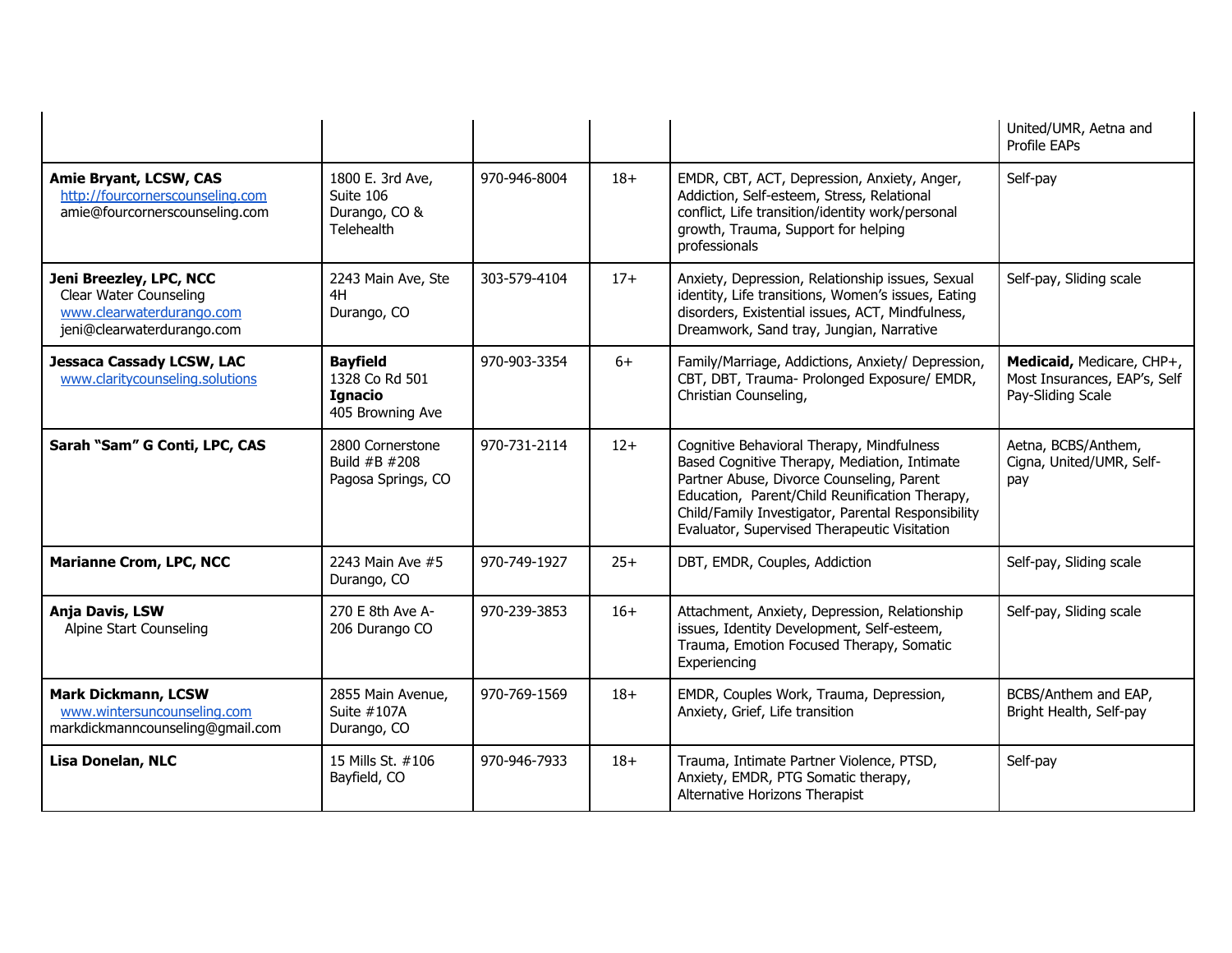| <b>Durango Family Therapy</b><br>Brent Dixon, LPC,<br>Renee Dixon, LSW<br>Sierra Williams, LPC<br>Chelsi Hower, LPC<br>www.durangofamilytherapy.com                                                           | 2243 Main Ave,<br>Suite #16, 18, and<br>20<br>Durango, CO                                             | 970-422-7334 | $12+$    | Couples, Family, EMDR, Anxiety, Depression,<br>Trauma, Grief, Transitions, Parenting support                                                                                               | Self-pay, EAPs                                                                           |
|---------------------------------------------------------------------------------------------------------------------------------------------------------------------------------------------------------------|-------------------------------------------------------------------------------------------------------|--------------|----------|--------------------------------------------------------------------------------------------------------------------------------------------------------------------------------------------|------------------------------------------------------------------------------------------|
| <b>Tracy Farmer, LCSW</b><br>www.durangofamilycounseling.com                                                                                                                                                  | Durango, CO                                                                                           | 970-739-9438 | $10+$    | Adjustment, Divorce, Co-parenting, Step-<br>parenting, Family therapy, Mediation, Parent<br>coordination, Supervised visitation, Parental<br>Responsibilities Evaluator (PRE)              | Self-pay, Sliding scale                                                                  |
| <b>Bridget Foster, LCSW, LAC</b><br><b>High Country Counseling</b><br>highcountrycounseling@gmail.com                                                                                                         | Durango, CO                                                                                           | 970-779-9072 | $5+$     | DBT, EMDR, Anxiety, Depression, Adjustment,<br>Substance Use, Teenagers, Family Therapy,<br>Parent Coaching                                                                                | Rocky Mountain Health<br>Plans (Medicaid, CHP+,<br>commercial), Self-pay,<br>Anthem/BCBS |
| <b>Fort Lewis College Counseling</b><br><b>Center</b>                                                                                                                                                         | 260 Noble Hall and<br>Telehealth                                                                      | 970-247-7212 | $17+$    | Individual, Group and Couples, Psychiatry                                                                                                                                                  | No charge for 5 sessions<br>for FLC students                                             |
| Nicole Fuller MA, DVAP, CAC III<br>www.nicolefuller.com                                                                                                                                                       | Durango & Bayfield<br>1911 Main Ave<br>#234                                                           | 970-769-2435 | $10+$    | Anxiety, Depression, Substance Abuse,<br>Parenting                                                                                                                                         | Self-pay, Sliding scale                                                                  |
| Mimi Gates, LPC, CHT<br>www.mimigates.com<br>mimihgates@gmail.com                                                                                                                                             | 1199 Main Ave Ste.<br>220, Durango, CO                                                                | 970-799-7777 | $18+$    | Addictions, Eating Disorders, Depression, Stress,<br>Anxiety, Mood disorders, Trauma, Relationships,<br>Life transitions, Couples, Women's Group                                           | Self-pay                                                                                 |
| The Grief Center of SW Colorado<br>Judy Austin, LPC<br>Julie Madden, MA<br>7 contracted bereavement therapists<br>Spanish speaking provider available<br>www.griefcenterswco.org<br>griefcenterswco@gmail.com | 2243 N Main Ave<br>Suite 4F<br>Durango, CO<br>Telehealth for<br>Bayfield, Cortez, &<br>Pagosa Springs | 970-764-7142 | All ages | Grief, Individual and Family Grief Therapy,<br>Survivors of Suicide, Pre-Neo Natal Grief<br>Support, GRASP group, children's grief camps,<br>parenting grieving children support, pet loss | Sliding scale, some<br>insurances accepted                                               |
| <b>Nikki Gillespie</b><br>www.nikkig-origins.com                                                                                                                                                              | 18483 Hwy 145<br>Dolores, Colorado                                                                    | 970-882-8850 | $13+$    | Trauma coach, Somatic Bodyworker, Rolfer,<br>Doula and Childbirth Educator                                                                                                                 | Self-Pay                                                                                 |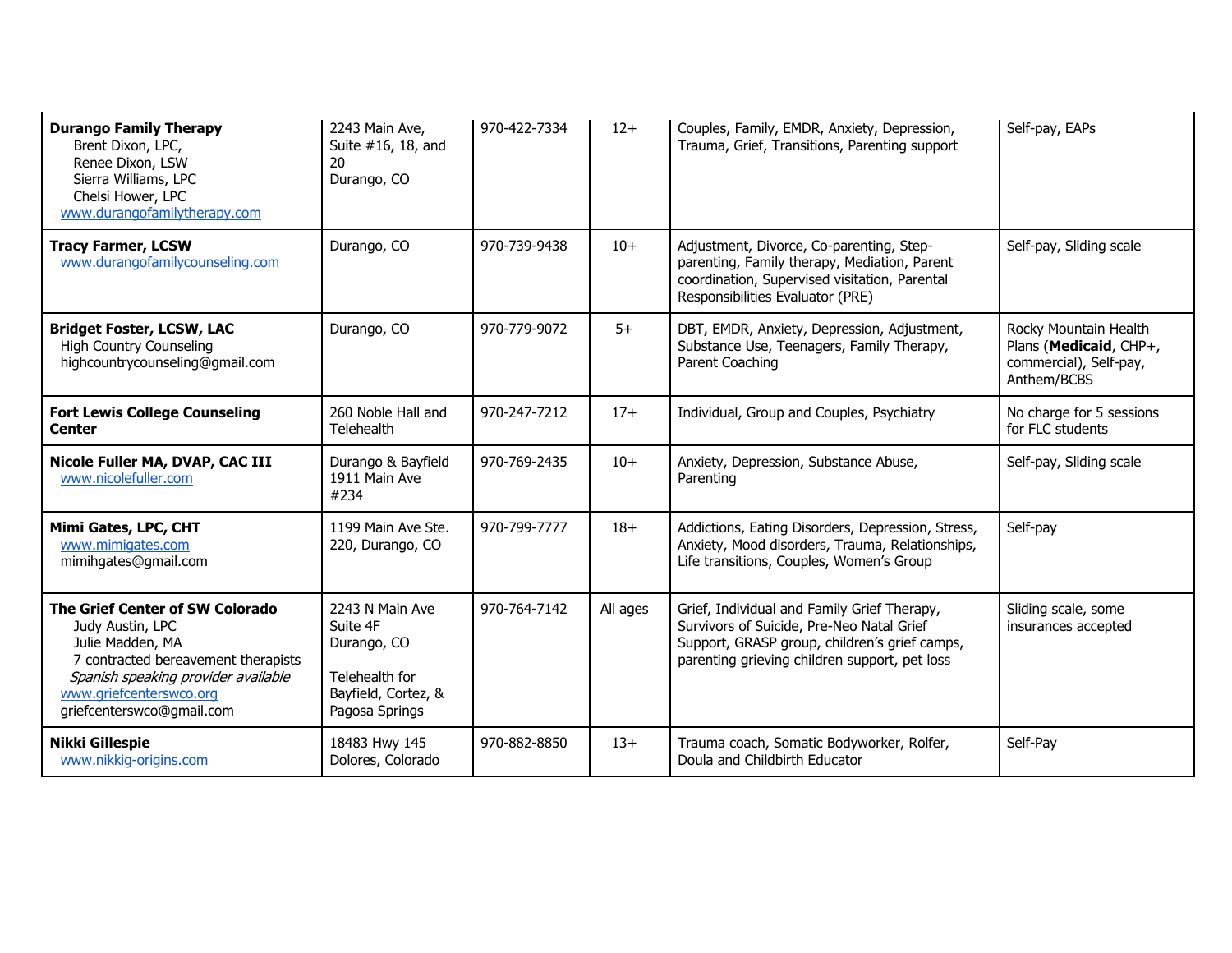| Tara Jackson, LPC, RPT<br>www.tarajacksoncounseling.com                                                          | 101 E 31st St Unit<br>B, Durango, CO                | 970-799-0765 | All ages | Parenting support, Life transitions,<br>Developmental and academic concerns, EMDR,<br>Play therapy                                                               | Aetna, BCBS, Cigna,<br>Meritain, RMHP (including<br>CHP+), Tricare, Self-pay                                                |
|------------------------------------------------------------------------------------------------------------------|-----------------------------------------------------|--------------|----------|------------------------------------------------------------------------------------------------------------------------------------------------------------------|-----------------------------------------------------------------------------------------------------------------------------|
| Jacqueline Juliana, LPC<br>www.jjlpcounselor.com                                                                 | Durango, CO<br>Telehealth                           | 970-519-2690 | $14+$    | Parent coaching, Family transitions, Anxiety,<br>Depression, ADHD, Identity                                                                                      | Self-pay                                                                                                                    |
| Kasey Hall, registered<br>psychotherapist<br>Durango Walk and Talk Therapy<br>kaseyjo.hall@naropa.edu            | Durango, CO<br>Telehealth options                   | 909-939-3550 | $18+$    | Walk and Talk Therapy, Mindfulness, Positive<br>Psychology, Relationship issues, Self-worth and<br>Personal Growth                                               | Self-pay, Sliding scale                                                                                                     |
| Mary Katherine, Ph.D, LAC, MAC                                                                                   | 1911 Main Ave.<br>Room 206<br>Durango, Co.          | 970-769-6907 | $12+$    | Motivational therapy, DBT, CBT, Trauma,<br>Anxiety, Depression, PTSD, Addiction (substance<br>use, gambling, etc.), Accudetox (acupuncture<br>for mental health) | RMHP Medicare,<br>Medicaid, CHP+, Triad<br>EAP, Sonder Mind, Self-<br>pay, Sliding scale, other<br>insurances (call to ask) |
| <b>KidStuff Counseling</b><br>Rachel Alber, CSWC<br>Telehealth providers available<br>www.kidstuffcounseling.com | 555 S. Camino Del<br>Rio, Suite C1-B<br>Durango, CO | 970-775-7061 | All ages | Music, Art, CBT, Family Therapy, Group<br>Therapy, EMDR, DBT, Gottman, Parent Coaching<br>Spanish Speaking available via telehealth                              | Self-pay, CHP+, RMHP,<br>Medicaid, Beacon Health,<br>Anthem/BCBS, Cigna,<br>United/UMR                                      |
| <b>Abby Kubicek, LCSW</b><br>Durango Relationship Counseling<br>abby@durangorelationshipcounseling.c<br>om.      | 270 E 8th Ave A-<br>206 Durango CO                  | 970-403-5663 | $13+$    | Addictions, Couples CBT, DBT, Gottman,<br>LGBTQ+, Sexual Health, Sex Therapy,<br>Alternative Relationships                                                       | Self-pay                                                                                                                    |
| Dr. Joanna Laprade<br>joanna@aionpsychotherapy.com<br>www.aionpsychotherapy.com                                  | 1309 E 3rd Ave #8<br>Durango, CO                    | 970-769-0259 | $18+$    | Dream Analysis, Unconscious Dynamics,<br>Jungian, Trauma, Grief, Transitions                                                                                     | Self-Pay                                                                                                                    |
| La Plata Family Therapy<br>www.laplatafamily.com<br>admin@laplatafamily.com                                      | 135 Burnett Dr,<br>Durango, CO                      | 970-769-0131 | All ages | Anxiety, Depression, Addiction, Life transitions,<br>EMDR, PTSD, Trauma, Abuse, Divorce,<br>Coparenting, Grief, Sexual abuse                                     | Most insurance (complete<br>online form or call to ask)                                                                     |
| Sean Evans, LPC                                                                                                  |                                                     |              | $12+$    | Anxiety, Depression, Grief & Loss, Mindfulness,<br>Trauma                                                                                                        | All above insurances,<br><b>Medicaid</b>                                                                                    |
| <b>Felicia Libo, LPC</b><br>http://felicialibo.com                                                               | Durango, CO                                         | 970-759-2678 | $18+$    | Life transitions, Women's Issues, High<br>Sensitivity, Focus/Attention/ADHD, Anxiety,                                                                            | Self-pay, Bright Health,<br>Anthem/BCBS, Profile EAP,                                                                       |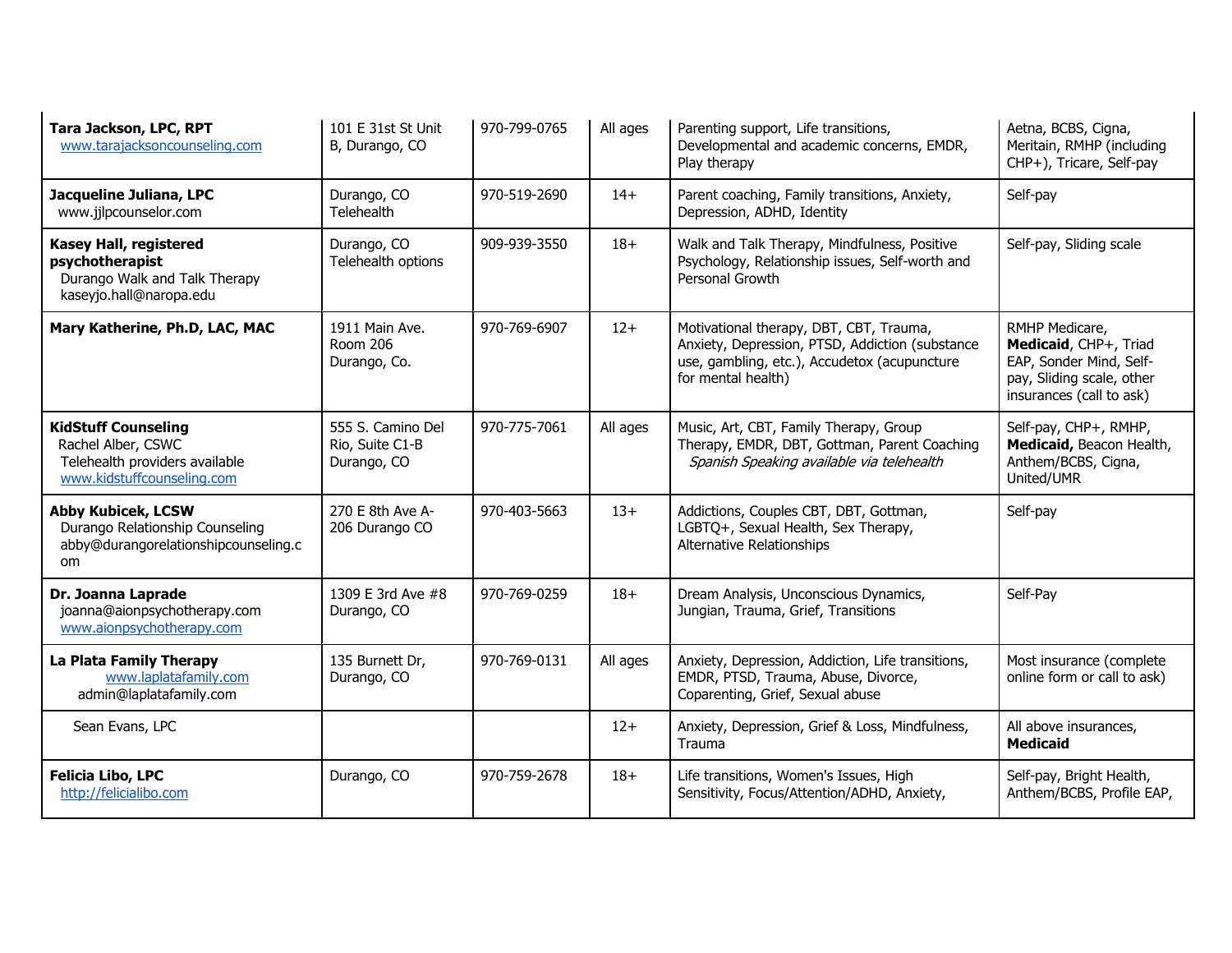|                                                                                                            |                                                           |                              |                | Aspergers/ASD, Depression, Relationships,<br>Parenting, Divorce                                                                                                                                                                                                                                            | ComPsych EAP,<br>United/UMR                                                                                                                    |
|------------------------------------------------------------------------------------------------------------|-----------------------------------------------------------|------------------------------|----------------|------------------------------------------------------------------------------------------------------------------------------------------------------------------------------------------------------------------------------------------------------------------------------------------------------------|------------------------------------------------------------------------------------------------------------------------------------------------|
| <b>Megan McCartney, LCSW</b>                                                                               | Durango, CO                                               | 847-445-2777                 | $13+$          | Eating disorders, Trauma, and Anxiety                                                                                                                                                                                                                                                                      | Self-pay                                                                                                                                       |
| <b>Brit Meiers, LCSW</b><br>brit@britneymeierslcsw.com                                                     | 202 W. 22nd St.<br>Durango, CO                            | 970-903-8018                 | $13+$          | Anxiety, Depression, Trauma, Life transitions,<br>Women's issues, LGBTQ+, Relationship issues,<br>EMDR, SE, DBT, ACT                                                                                                                                                                                       | United, BSBC, Medicaid,<br>Self-pay, Sliding scale                                                                                             |
| <b>Mind Body Connections Counseling</b><br>Russ Patten, LPC<br>www.russpatten.com<br>Renee Podunovich, LPC | 321 E. North St<br>Cortez, CO<br>Licensed in CO and<br>UТ | 385-743-0251<br>385-232-3671 | $12+$<br>$13+$ | Anxiety, Depression, Trauma, DBT, CBT, EMDR,<br>Motivational Interviewing, Solutions Focused,<br>Veterans, Couples<br>Women, Trauma, Grief and loss, Anxiety, Mood<br>disorders, Life transitions, Mindful Self-<br>Compassion Therapy, Somatic therapies, EMDR,<br>Athletes and professionals performance | BCBS/Anthem, Behavioral<br>Health Systems, Chip+<br>Plan, ERS EAP, Medicaid,<br>MultiPlan, Optum, RMHP,<br>Second Wind Fund, TRIAD<br>EAP, UMR |
| <b>Caitlin Morris, LCSW</b><br>trueselfdurango@gmail.com<br>Trueselfdurango.com                            | 679 E. 2nd Ave,<br>Suite E-1, Office 6,<br>Durango, CO    | 970-508-6159                 | $7+$           | Women's issues, Relational issues, Anxiety,<br>Grief, Integrated Health, Trauma-informed yoga,<br><b>EMDR</b>                                                                                                                                                                                              | Self-pay                                                                                                                                       |
| <b>Stephanie Mueller, BS, CAC III</b><br>preferredcounselingservices@gmail.com                             | 1315 Main Avenue,<br>Suite 212<br>Durango, CO             | 970-259-3952                 | $18+$          | Addiction, Substance Use, Trauma, Anxiety                                                                                                                                                                                                                                                                  | Self-pay, Sliding scale                                                                                                                        |
| Karen Nakayama, PsyD<br>knpsychology7@gmail.com                                                            | 755 E. 2nd Ave<br>Durango, CO                             | knpsychology<br>7@gmail.com  | $17+$          | LGBTQ+, Transgender, Life transitions                                                                                                                                                                                                                                                                      | Self-pay, Sliding scale                                                                                                                        |
| <b>Pura Vida</b><br>Shelley Nielsen, LCSW<br>www.thrivingtherapyyoga.com<br>https://puravidahealthcare.com | 160 East 12th St,<br>Suite 1<br>Durango, Colorado         | 970-946-1383<br>970-426-1684 | $13+$          | Body-centered, IFS, Trauma-informed yoga,<br>Yoga nidra, Healing Through Yoga Series for<br>Adults, SASO Healing Trauma group facilitator                                                                                                                                                                  | Self-pay, Sliding scale                                                                                                                        |
| <b>Stephanie Pace, LCSW</b>                                                                                | 48 CR 250, Ste 8<br>Durango, CO                           | 970-769-<br>7522             | $12+$          | Mindfulness-based, Life transitions, Depression,<br>Anxiety, Grief, Strengths-based, Body-centered,<br><b>Biofeedback</b>                                                                                                                                                                                  | Self-pay, Sliding scale                                                                                                                        |
| <b>Nancy Raffaele-Ilic, LPCC</b><br>nancy@sunlitpathcounseling.com                                         | 1911 Main Avenue,<br>Ste 246, Durango,<br>CO.             | 970-799-2202                 | $13+$          | Trauma, SI, Grief, Addictions, Self-harm,<br>Depression, Anxiety, Psychosis, DID,<br>Hallucinations, CBT, DBT, ACT, Client-centered                                                                                                                                                                        | Self-pay, Sliding scale                                                                                                                        |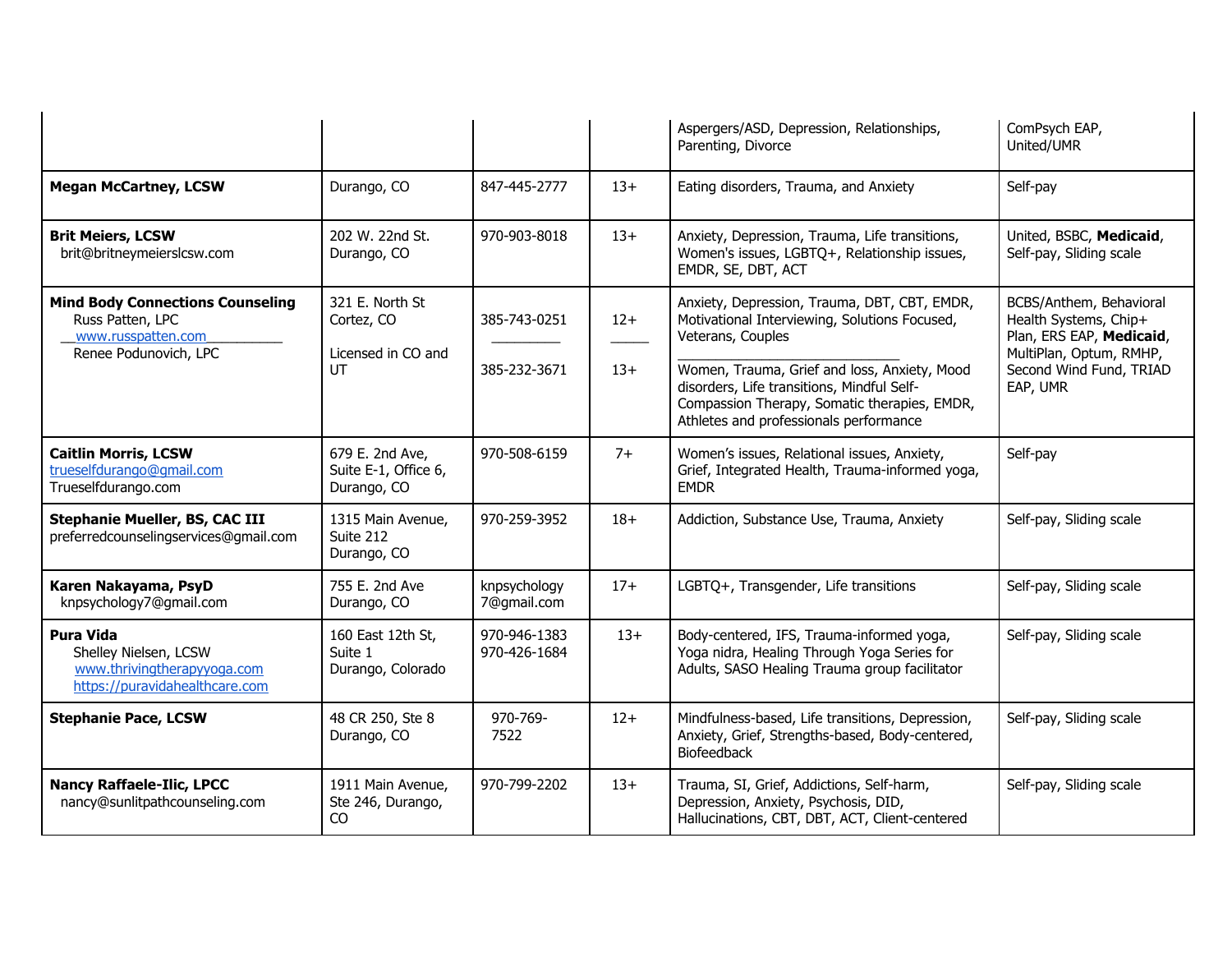| <b>Russ Pool, LPC</b><br>www.russpool.com                                                     | 1911 Main Ave<br>#258, Durango, CO                | 970-375-7777 | $17+$    | Couples/Relationships, Trauma, Family therapy,<br>Anxiety, Depression, using psycho-education,<br>DBT, EMDR, IFS and Sensorimotor therapies                                                         | Self-pay                                                                                                                                   |
|-----------------------------------------------------------------------------------------------|---------------------------------------------------|--------------|----------|-----------------------------------------------------------------------------------------------------------------------------------------------------------------------------------------------------|--------------------------------------------------------------------------------------------------------------------------------------------|
| <b>Katy Pytte, LPC</b><br>www.Katypytte.com<br>kpytte00@qmail.com                             | 2243 Main Ave #4C<br>Durango, CO                  | 970-903-4769 | 18-22    | Mood Disorders, Divorce, Parenting issues,<br>Trauma, Sex abuse, EMDR, CBT, Therapy Dog                                                                                                             | Medicaid, Tricare, BCBS,<br>Assurant, CHP+, RMHP,<br>Cofinity, Humana, Life<br>Sync, Aetna, United/UMR,<br>Bright Health, Friday<br>Health |
| <b>Jessica Reed, LCSW</b><br>www.mountainmentalhealthclinic.com                               | Creekside Offices<br>2257 Main Ave<br>Durango, CO | 970-426-9221 | All ages | Depression, Anxiety, High Functioning Autism<br>Spectrum, ADHD, Defiance and behavior issues,<br>Trauma, Transgender, EFT, Hakomi, Play<br>therapy, EMDR, Neurofeedback, Internal Family<br>Systems | Self-pay, RMHP, Anthem,<br>Cofinity, Cigna                                                                                                 |
| <b>Riversage Family Counseling</b>                                                            |                                                   | 970-422-3830 | All ages | General phone for inquiries                                                                                                                                                                         | BCBC/Anthem, Cigna,<br>Medicaid, Self-pay                                                                                                  |
| Anne Bartlett, RSMT, LSW (she/her)<br>anne@riversagecounseling.com                            | 1309 East 3rd Ave<br>#10<br>Durango, CO 81301     | 970-799-3522 | $20+$    | DBT, Somatic, EMDR, Mindfulness, Grief, Loss,<br>Trauma, Anxiety, Depression, Transitions,<br>Adjustment                                                                                            | Self-pay, Sliding scale                                                                                                                    |
| Jennifer Diethrich, LPC<br>Misty Mountain Therapy                                             | 100 Jenkins Ranch<br>Road                         | 970-946-7002 | $10+$    | Solution Focused, CBT, Animal & Equine<br>Assisted Psychotherapy, Anxiety, Depression,<br>Relationships, Women's empowerment, and<br>Personal growth                                                | Self-Pay                                                                                                                                   |
| Mia Carrasco-Songer, MSW intern                                                               | 100 Jenkins Ranch<br>Road                         | 970-422-3830 | $12+$    | Anxiety, Depression, Social Skills, Relationships,<br>School Issues, Trauma, Suicidal Ideation/Self<br>Harm, CBT, DBT, Somatic therapy, Mindfulness,<br>Attachment, LGB2TQIA+                       | Self-pay at \$40/session                                                                                                                   |
| Ellie Garrison, LPC intern                                                                    | 100 Jenkins Ranch<br>Road                         | 970-422-3830 | $18+$    | Couples, Gottman, Motivational Interviewing,<br>CBT                                                                                                                                                 | Self-pay at \$40/session                                                                                                                   |
| Jenny Rogers, MS, ABP<br>jenny@durangoadventuretherapy.com<br>www.durangoadventuretherapy.com | 213 Oxford Place,<br>Durango Co 81303             | 970-769-2563 | $11+$    | Adventure Therapy, Therapaddle (SUP), Talki'n<br>and Tubi'n, Art Therapy                                                                                                                            | Self-Pay, Sliding scale                                                                                                                    |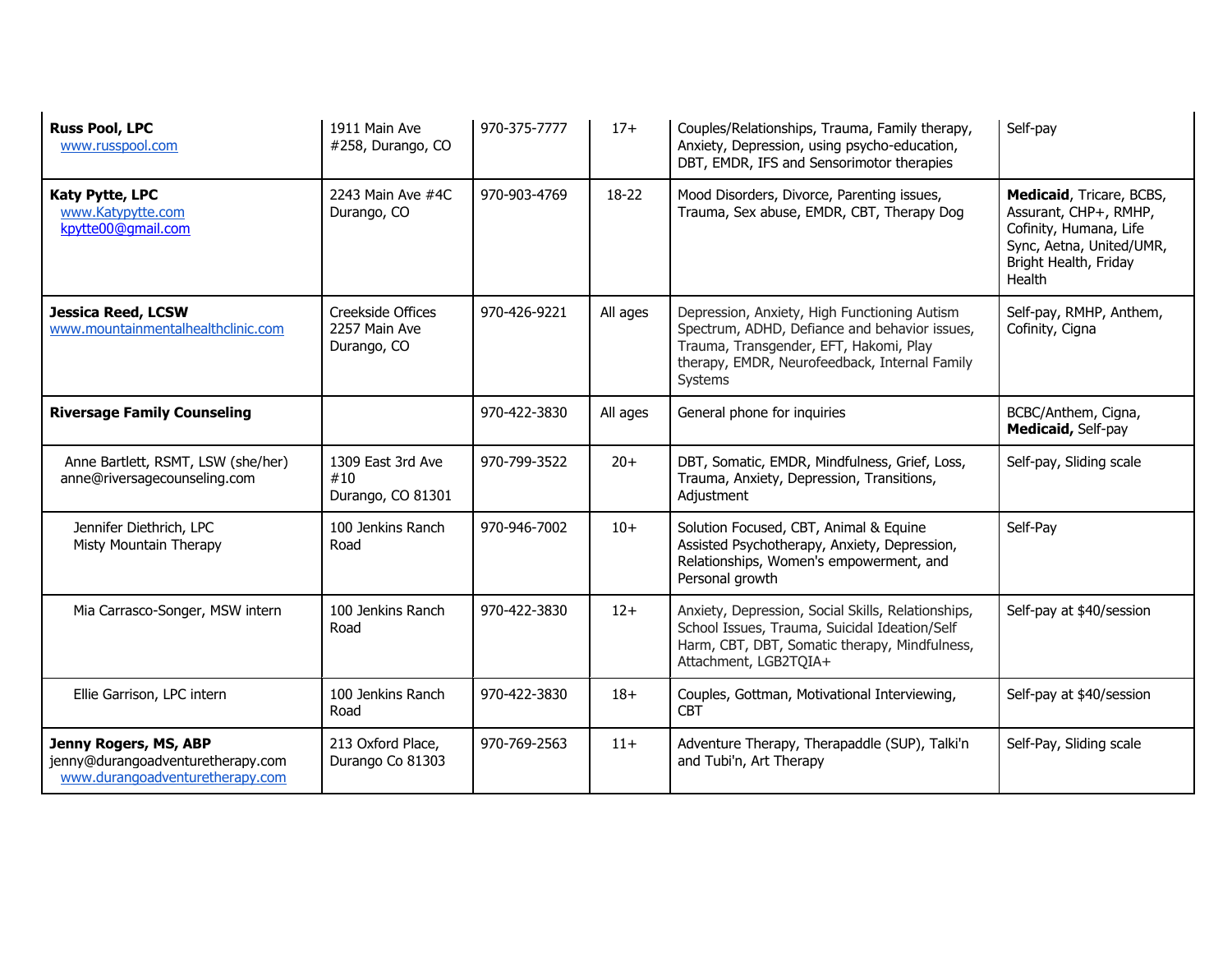| <b>Denise Schenk, LPC</b><br>The Rooted Heart<br>www.deniseschenktherapy.com                               | 102 East 8th St.<br>#209<br>Durango, CO 81301   | 970-749-4049 | $13+$ | Body-centered, somatic, Hakomi, Mindfulness,<br>Trauma, EMDR, Addictions, Dual diagnosis,<br>Mood disorders, Relationships, Life transitions,<br>self-mastery. Couples and individuals | Self-pay                                                                                                                          |
|------------------------------------------------------------------------------------------------------------|-------------------------------------------------|--------------|-------|----------------------------------------------------------------------------------------------------------------------------------------------------------------------------------------|-----------------------------------------------------------------------------------------------------------------------------------|
| <b>Rachel Shockley, SWC</b><br>www.rachelshockley.com                                                      | Telehealth<br>Bayfield, CO                      | 970-323-2543 | $11+$ | Anxiety, Depression, Emotional overwhelm, Life<br>transitions                                                                                                                          | Self-pay, Sliding scale via<br>Open Path                                                                                          |
| <b>Caleb Speas, LPCC</b><br>Dropping In Counseling                                                         | 755 East 2nd<br>Avenue<br>Durango, CO 81301     | 970-903-4231 | $8+$  | Grief, Trauma, Anxiety                                                                                                                                                                 | Self-Pay, Sliding scale                                                                                                           |
| Sarah St. John<br>Sarah St. John Counseling, Coaching,<br>and Healing<br>https://sarahstjohncounseling.com | Durango, CO                                     | 970-946-8456 | $11+$ | Depression, Anxiety, Self-esteem, Grief/loss,<br>Parenting, Navigating support in public schools<br>(504 or IEP), Spirituality, LGBTQ, Relationship<br>conflicts, and Anger management | Self-Pay, Sliding scale                                                                                                           |
| <b>Studio B https://studiob.life/</b>                                                                      | 1305 Escalante Dr.<br>#203 Durango, Co<br>81303 | 970-422-1761 | $18+$ | Individuals, Groups, Integrated Health                                                                                                                                                 | Self-pay, Sliding scale,<br>Medicare, Medicaid, UHC,<br>Pinnacle, BCBS/Anthem,<br>Cigna, Friday, Bright<br>Health                 |
| Miranda Day, LPC                                                                                           |                                                 |              | $15+$ | Chronic Illness, Grief/loss, Trauma, Anxiety,<br>Depresion, Substance Use, Spirituality                                                                                                | Friday Health, Pinnacol,<br>Self Pay, Sliding scale,<br>Cigna                                                                     |
| Aaron Belson, LCSW                                                                                         |                                                 |              | $15+$ | CBT, Nature, Anxiety, Depression, Life<br>transitions                                                                                                                                  | BCBS, Aetna, Self Pay,<br>Sliding Scale, UHC,<br>Medicaid, Medicare, RMHP,<br>Pinnacol, Bright Health,<br>Friday Health, Coventry |
| Aaron Thomas, registered<br>psychotherapist                                                                |                                                 |              | $18+$ | Hakomi, Meditation Coaching, Couples, Groups,<br>Somatic                                                                                                                               | Self-pay                                                                                                                          |
| Haley Wiedenman, LPCC                                                                                      |                                                 |              | $13+$ | Grief, Trauma, Domestic violence, and Intimate<br>partner violence, Wilderness Therapy,<br>Backcountry immersion trips, Couples, Families                                              | Self-pay, Sliding scale,<br>BCPS, Medicaid, Medicare,<br>RMHP, UHC                                                                |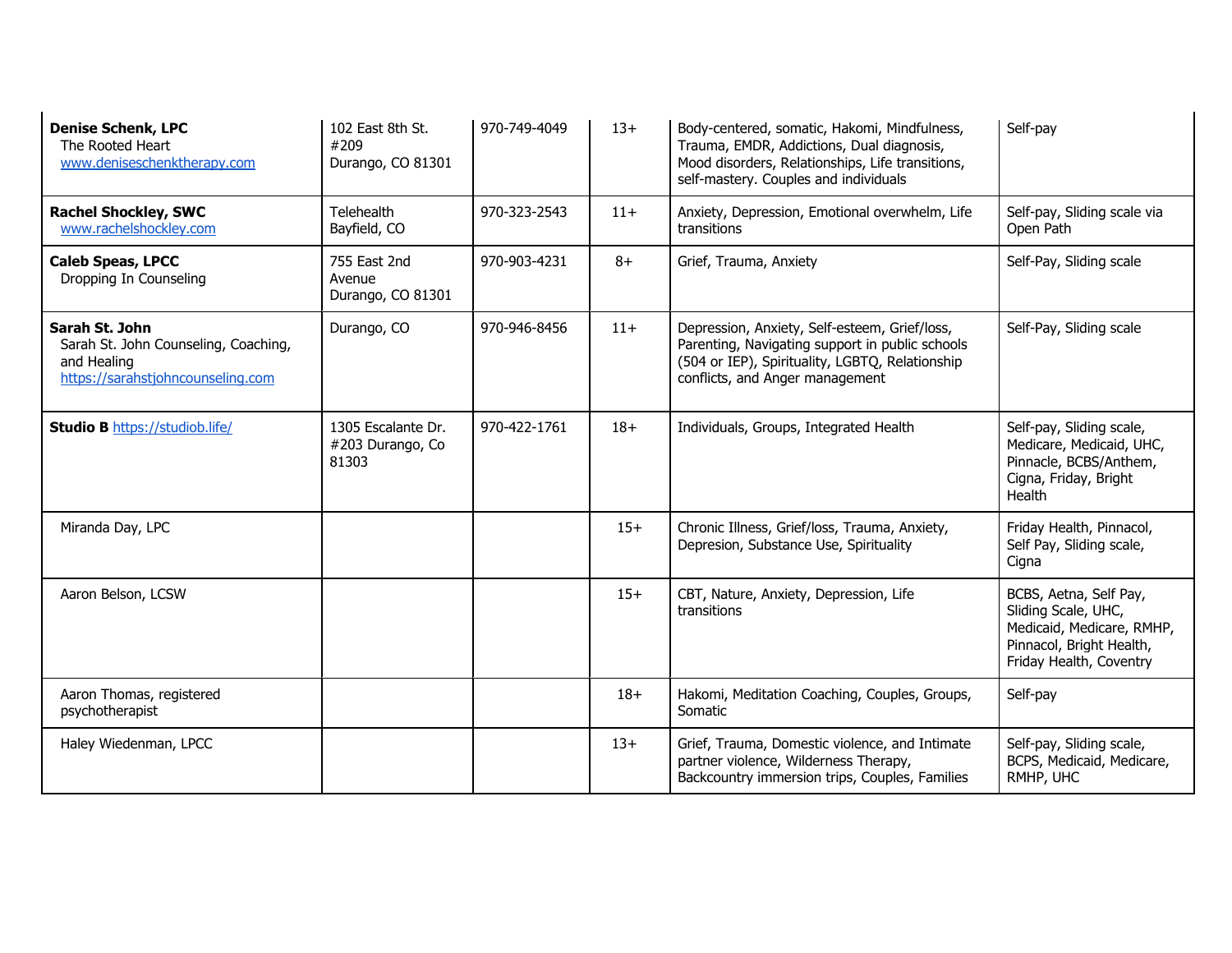| Megan Oberholtzer, PsyD Intern                                                                                                                       |                                                                                             |              | $13+$    | Individual counseling                                                                                                                                                                                                                                                                                           | Self pay, sliding scale,<br>BCBS, Aetna, UHC,<br>Medicare, medicaid, RMHP,<br>Friday, Bright Health,<br>Optum               |
|------------------------------------------------------------------------------------------------------------------------------------------------------|---------------------------------------------------------------------------------------------|--------------|----------|-----------------------------------------------------------------------------------------------------------------------------------------------------------------------------------------------------------------------------------------------------------------------------------------------------------------|-----------------------------------------------------------------------------------------------------------------------------|
| <b>Thrive Wellness</b><br>Elizabeth Davis, LCSW<br>Mesa Owen, SWC                                                                                    | 1555 Summit St.,<br>Norwood, CO<br>81423<br>Telehealth                                      | 970-759-0533 | $10+$    | Trauma informed, EMDR, IFS informed, DBT,<br>ACT, Solution-Focused Brief Therapy,<br>Mindfulness, Skills-based treatment.                                                                                                                                                                                       | Most insurance plans -<br>Medicaid, Medicare,<br>Anthem BCBS, RMHP,<br>Cigna, Aetna,<br>UMR/UBH/Optum, Triad<br>EAP, Humana |
| <b>Linza Vargas, LCSW</b><br>www.holisticallyrootedcounseling.com                                                                                    | 2243 Main Ave,<br>suite 3B Durango,<br>CO                                                   | 610-563-9758 | All ages | Somatic Experiencing, Polyvagal, Art Therapy,<br>Anxiety, Depression, Trauma, Family Therapy,<br>Play Therapy, Attachment Issues, Reparenting<br>and Inner Child work                                                                                                                                           | Self-Pay, Sliding scale                                                                                                     |
| Julie Viscnich, LCSW, LAC                                                                                                                            | 1053 Main Ave<br>#109a<br>Durango, CO                                                       | 970-710-3894 | $15+$    | Life transitions, anxiety, self-esteem, families,<br>trauma, Mood, interpersonal communication,<br>hypnosis, emotional freedom technique                                                                                                                                                                        | Self-pay                                                                                                                    |
| <b>Ruby Jo Walker, LCSW</b><br>www.rubyjowalker.com                                                                                                  | 2855 Main Avenue,<br>Suite 107A<br>Durango, CO                                              | 970-259-5711 | $18+$    | Trauma, Mndfulness-based/somatic,<br>Neurobiology/polyvagal, Post-traumatic growth,<br>Grief/loss, Anxiety, Depression, Adoption,<br>Somatic Experiencing, Hakomi, Organic<br>Intelligence                                                                                                                      | Self-pay (limited spaces)                                                                                                   |
| <b>Haley Wiedenman, LPCC</b><br>haley@serenitymountaintherapy.com<br>www.serenitymountaintherapy.com                                                 | Durango, CO                                                                                 | 720-383-4886 | $13+$    | Grief, Trauma, Domestic violence, and Intimate<br>partner violence, Wilderness Therapy,<br>Backcountry immersion trips, Couples, Families                                                                                                                                                                       | Self-pay                                                                                                                    |
| <b>Authentic Solutions Consulting</b><br>Stacey Foss, LAC<br>Erik Foss, LPC, LAC<br>Lacy Brown, LPCC<br>Stacey Lewis, MS<br>Brittiany Newsome, FNP-C | 2800 Cornerstone<br><b>Drive</b><br>Building B, Suite<br>201<br>Pagosa Springs, CO<br>81147 | 970-570-5238 | All Ages | Substance Use Disorders, Co-Occurring<br>Disorders, General behavioral health issues,<br>Trauma, EMDR, DBT, Families, Couples,<br>Licensed DUI treatment provider, Medication<br>management for Behavioral Health and<br>Substance Use, Medication Assisted Therapies,<br>Approved Domestic Violence Treatment. | Most insurance accepted,<br>Medicaid, BCBS/Anthem,<br>Bright, Aetna, EAPs,<br>United/UMR, Optum                             |